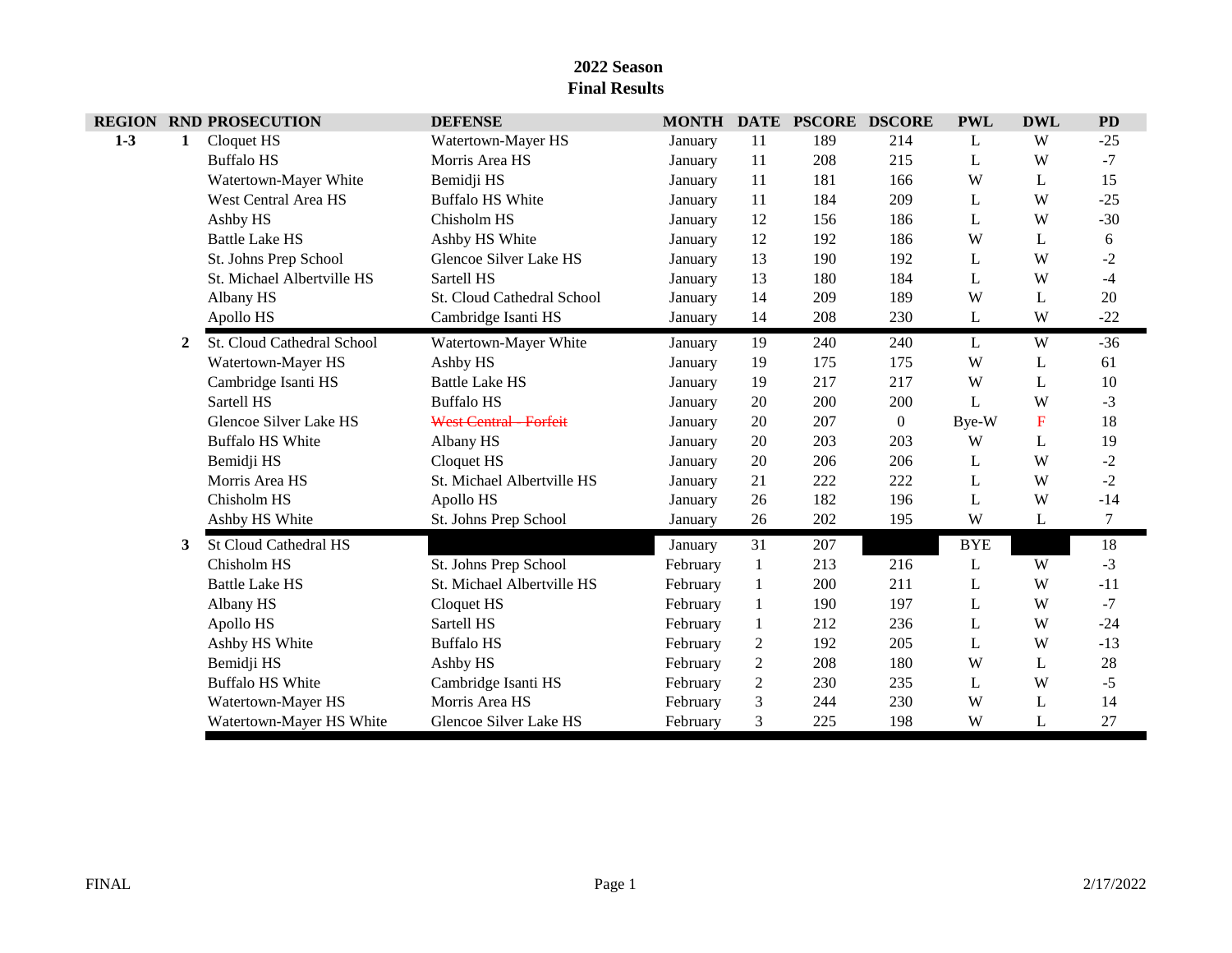| <b>REGION</b> |    | <b>RND PROSECUTION</b>            | <b>DEFENSE</b>             | <b>MONTH</b> | <b>DATE</b> | <b>PSCORE</b>    | <b>DSCORE</b>    | <b>PWL</b> | <b>DWL</b> | <b>PD</b> |
|---------------|----|-----------------------------------|----------------------------|--------------|-------------|------------------|------------------|------------|------------|-----------|
| $1-3$ con't   | 4  | Ashby HS                          |                            | February     |             | $\mathbf{0}$     |                  | F          |            | $\theta$  |
|               |    | Ashby HS White                    |                            | February     |             | 0                |                  |            |            | $\theta$  |
|               |    | Albany HS                         |                            | February     |             | 207              |                  | <b>BYE</b> |            | 18        |
|               |    | <b>St. Cloud Cathedral School</b> | Bemidji HS                 | February     | 8           | 171              | 203              |            | W          | $-32$     |
|               |    | Morris Area HS                    | <b>Battle Lake HS</b>      | February     | 8           | 227              | 216              | W          | L          | 11        |
|               |    | Cambridge Isanti HS               | Apollo HS                  | February     | 8           | 191              | 172              | W          | L          | 19        |
|               |    | St. Johns Prep School             | Watertown-Mayer HS         | February     | 10          | 228              | 245              |            | W          |           |
|               |    | Buffalo HS                        | Buffalo HS White           | February     | 10          | 195              | 230              |            | W          | $-35$     |
|               |    | Cloquet HS                        | Watertown-Mayer HS White   | February     | 10          | 226              | 249              |            | W          | $-23$     |
|               |    | Glencoe Silver Lake HS            | St. Michael Albertville HS | February     | 10          | 208              | 225              |            | W          | $-17$     |
|               |    | Sartell HS                        | Chisholm HS                | February     | 11          | 209              | 177              | W          |            | 32        |
|               |    | <b>RND PROSECUTION</b>            | <b>DEFENSE</b>             | <b>MONTH</b> | <b>DATE</b> | <b>P</b> Ballots | <b>D</b> Ballots | <b>PWL</b> | <b>DWL</b> |           |
|               | 5. | St Michael Albertville HS         | Cambridge Isanti HS        | February     | 16          | $\overline{0}$   | 3                |            | W          |           |
|               |    | <b>Buffalo HS White</b>           | Sartell HS                 | February     | 16          | 3                | $\Omega$         | W          | L          |           |
|               |    | Watertown Mayer HS                | Watertown Mayer HS White   | February     | 16          | 2                |                  | W          | L          |           |

| <b>Region</b> | <b>State Rep</b>          |
|---------------|---------------------------|
|               | Cambridge Isanti HS       |
|               | <b>Buffalo HS</b>         |
|               | <b>Watertown Mayer HS</b> |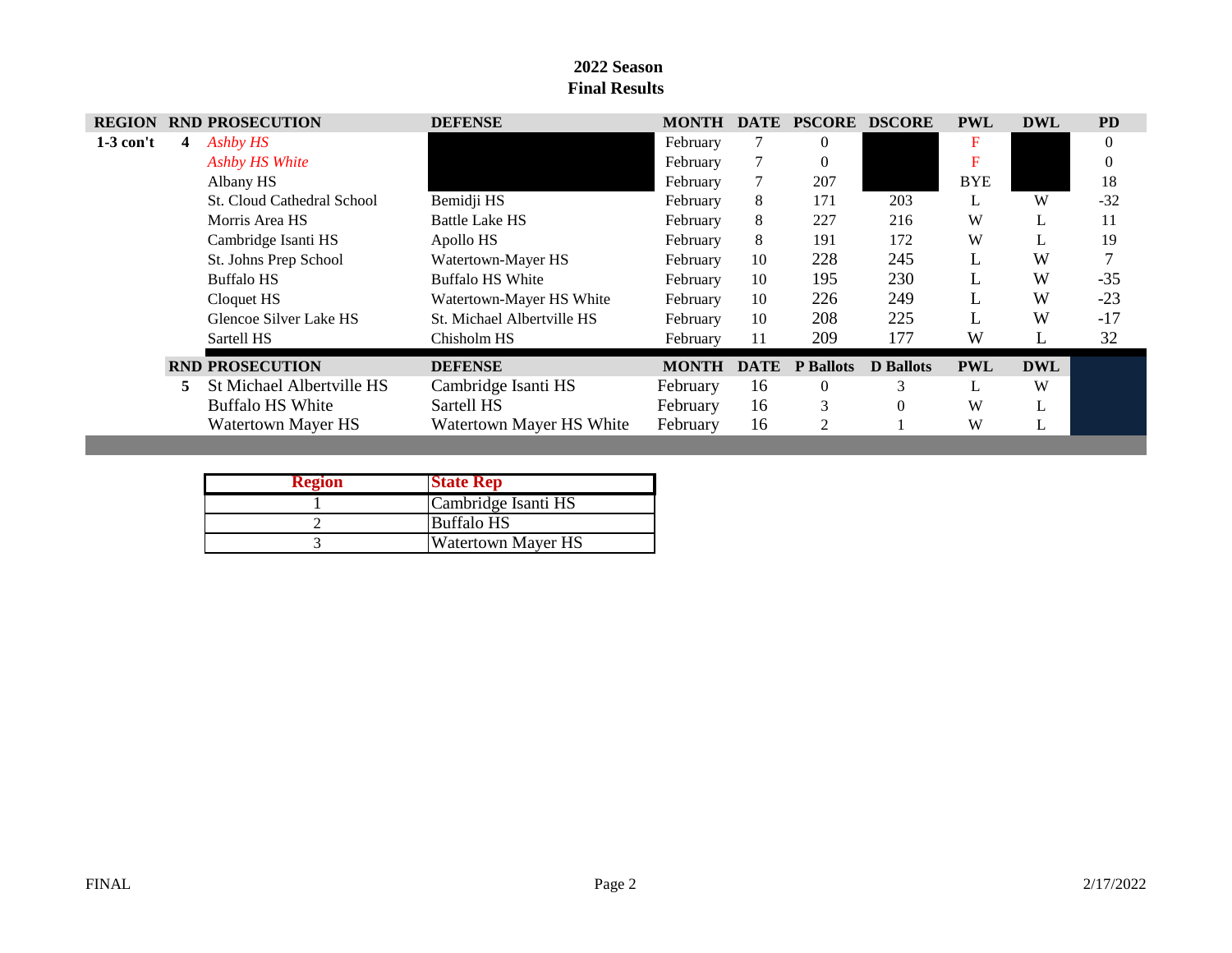|         |   | <b>REGION RND PROSECUTION</b> | <b>DEFENSE</b>                 |          |                | MONTH DATE PSCORE | <b>DSCORE</b> | <b>PWL</b> | <b>DWL</b> | <b>PD</b>      |
|---------|---|-------------------------------|--------------------------------|----------|----------------|-------------------|---------------|------------|------------|----------------|
| $4 - 6$ | 1 | Albert Lea HS Blue            |                                | January  | 10             | 207               |               | <b>BYE</b> |            | 18             |
|         |   | Hills-Beaver Creek HS         | <b>Rochester Century HS</b>    | January  | 11             | 184               | 209           | L          | W          | $-25$          |
|         |   | Cotter HS                     | <b>United South Central HS</b> | January  | 11             | 192               | 186           | W          | L          | 6              |
|         |   | Luverne HS                    | Northfield HS                  | January  | 12             | 219               | 203           | W          | L          | 16             |
|         |   | Northfield HS Gold            | Springfield HS                 | January  | 12             | 193               | 196           | L          | W          | $-3$           |
|         |   | Murray County Central HS      | <b>Lakeview HS</b>             | January  | 12             | 184               | 194           | L          | W          | $-10$          |
|         |   | Owatonna HS                   | <b>Fairmont HS</b>             | January  | 13             | 200               | 201           | L          | W          | $-1$           |
|         |   | St. Peter HS                  | Owatonna HS Blue               | January  | 13             | 188               | 170           | W          | L          | 18             |
|         |   | Albert Lea HS                 | Northfield HS Gold             | January  | 24             | 197               | 207           | L          | W          | $-10$          |
|         |   | Waseca HS                     | St. Peter HS White             | January  | 26             | 192               | 197           | L          | W          | $-5$           |
|         | 2 | Owatonna HS Blue              |                                | January  | 17             | 207               |               | <b>BYE</b> |            | 18             |
|         |   | Springfield HS                | Owatonna HS                    | January  | 19             | 187               | 196           | L          | W          | $-9$           |
|         |   | St. Peter HS White            | Hills-Beaver Creek HS          | January  | 19             | 184               | 194           | L          | W          | $-10$          |
|         |   | United South Central HS       | St. Peter HS                   | January  | 19             | 201               | 227           | L          | W          | $-26$          |
|         |   | Lakeview HS                   | Cotter HS                      | January  | 19             | 204               | 202           | W          | L          | $\overline{2}$ |
|         |   | Northfield HS                 | Albert Lea HS                  | January  | 20             | 222               | 210           | W          | L          | 12             |
|         |   | Albert Lea HS Blue            | Murray County Central HS       | January  | 20             | 199               | 211           | L          | W          | $-12$          |
|         |   | <b>Rochester Century HS</b>   | Waseca HS                      | January  | 21             | 242               | 215           | W          | L          | 27             |
|         |   | <b>Fairmont HS</b>            | Luverne HS                     | January  | 21             | 207               | 221           | L          | W          | $-14$          |
|         | 3 | St. Peter HS White            | Murray County Central HS       | February | 1              | 200               | 208           | L          | W          | $-8$           |
|         |   | Springfield HS                | Cotter HS                      | February |                | 188               | 206           | L          | W          | $-18$          |
|         |   | St. Peter HS                  | Luverne HS                     | February |                | 183               | 202           | L          | W          | $-19$          |
|         |   | Albert Lea HS                 | United South Central HS        | February | $\overline{c}$ | 189               | 193           | L          | W          | $-4$           |
|         |   | <b>Rochester Century HS</b>   | <b>Lakeview HS</b>             | February | $\overline{2}$ | 210               | 212           | L          | W          | $-2$           |
|         |   | <b>Fairmont HS</b>            | Albert Lea HS Blue             | February | $\overline{2}$ | 226               | 195           | W          | L          | 31             |
|         |   | Owatonna HS                   | Waseca HS                      | February | 3              | 225               | 215           | L          | W          | $-5$           |
|         |   | Northfield HS Gold            | Hills-Beaver Creek HS          | February | 3              | 215               | 209           | W          | L          | 6              |
|         |   | Northfield HS                 | Owatonna HS Blue               | February | 3              | 223               | 194           | W          | L          | 29             |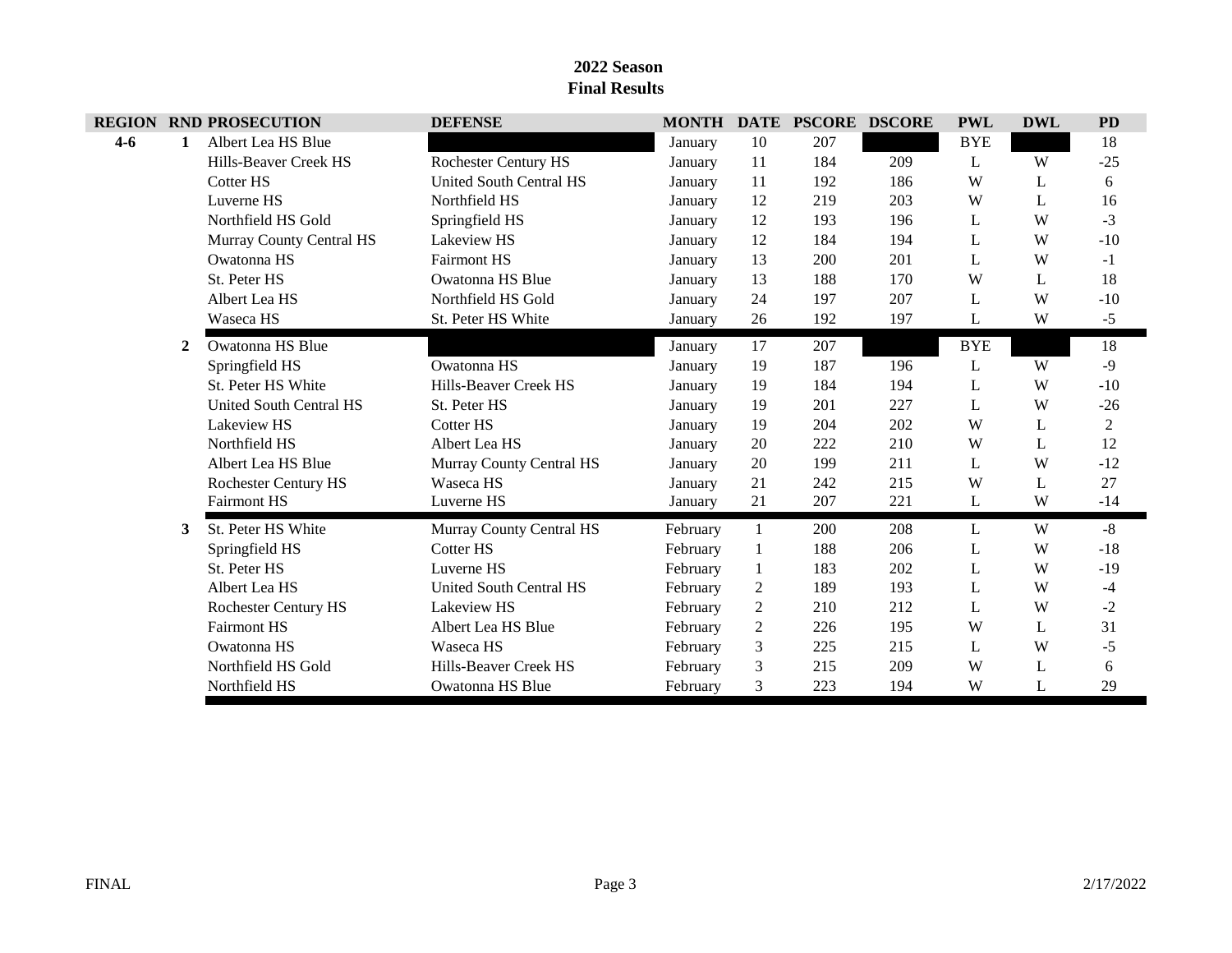| <b>REGION</b> |    | <b>RND PROSECUTION</b>      | <b>DEFENSE</b>              | <b>MONTH</b> | <b>DATE</b> | <b>PSCORE DSCORE</b> |                  | <b>PWL</b> | <b>DWL</b> | <b>PD</b> |
|---------------|----|-----------------------------|-----------------------------|--------------|-------------|----------------------|------------------|------------|------------|-----------|
| $4-6$ con't   | 4  | Luverne HS                  | Springfield HS              | February     | 8           | 195                  | 189              | W          | L          | 6         |
|               |    | St. Peter HS White          | Owatonna HS                 | February     | 9           | 192                  | 217              |            | W          | $-25$     |
|               |    | United South Central HS     | Albert Lea HS               | February     | 9           | 203                  | 215              |            | W          | $-12$     |
|               |    | Waseca HS                   | <b>Rochester Century HS</b> | February     | 9           | 196                  | 202              |            | W          | -6        |
|               |    | Hills-Beaver Creek HS       | St. Peter HS                | February     | 9           | 190                  | 235              |            | W          | $-45$     |
|               |    | Owatonna HS Blue            | Albert Lea Blue             | February     | 9           | 229                  | 219              | W          | L          | 10        |
|               |    | Northfield HS               | Northfield HS Gold          | February     | 10          | 246                  | 213              | W          |            | 33        |
|               |    | Lakeview HS                 | <b>Fairmont HS</b>          | February     | 10          | 188                  | 207              |            | W          | -19       |
|               |    | Murray County Central HS    | Cotter HS                   | February     | 10          | 192                  | 208              |            | W          | $-16$     |
|               |    | <b>RND PROSECUTION</b>      | <b>DEFENSE</b>              | <b>MONTH</b> | <b>DATE</b> | <b>P</b> Ballots     | <b>D</b> Ballots | <b>PWL</b> | <b>DWL</b> |           |
|               | 5. | St Peter HS                 | Owatonna HS                 | February     | 17          | $\Omega$             | 3                |            | W          |           |
|               |    | <b>Rochester Century HS</b> | Northfield HS               | February     | 17          | $\overline{0}$       | 3                |            | W          |           |
|               |    | Luverne HS                  | Cotter HS                   | February     | 17          |                      | っ                |            | W          |           |

| <b>Region</b> | <b>State Rep</b>       |
|---------------|------------------------|
|               | Cotter High School     |
|               | Owatonna High School   |
|               | Northfield High School |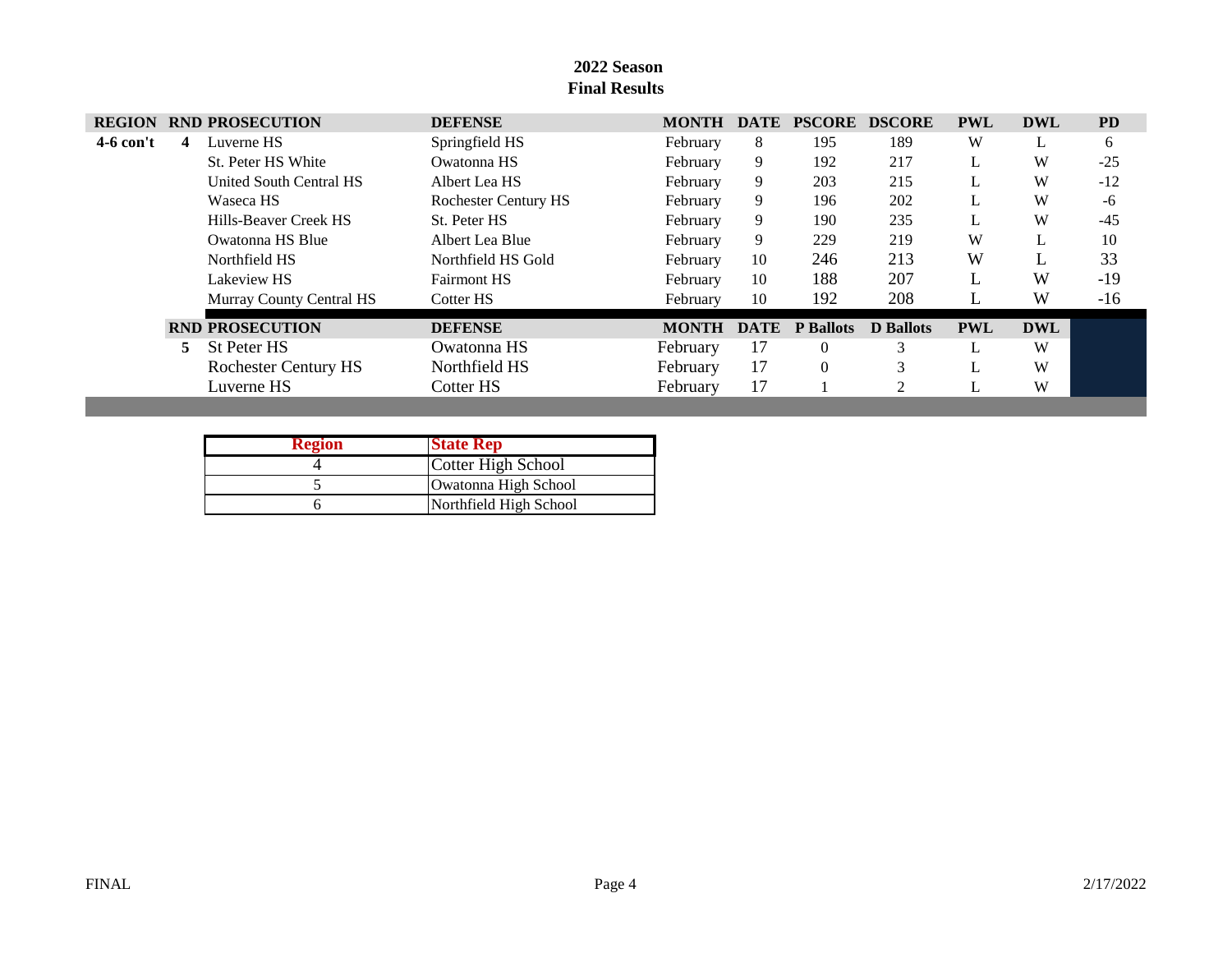| <b>REGION</b> |              | <b>RND PROSECUTION</b>           | <b>DEFENSE</b>                   |         |    | MONTH DATE PSCORE DSCORE |     | <b>PWL</b> | <b>DWL</b> | <b>PD</b>    |
|---------------|--------------|----------------------------------|----------------------------------|---------|----|--------------------------|-----|------------|------------|--------------|
| $7 - 10$      | 1            | Parnassus Preparatory White      |                                  | January | 10 | 207                      |     | <b>BYE</b> |            | 18           |
|               |              | Cretin Derham Hall HS            | Nova Classical Academy Red       | January | 11 | 206                      | 213 | L          | W          | $-7$         |
|               |              | Nova Classical Academy White     | Totino Grace HS Blue             | January | 11 | 225                      | 201 | W          | L          | 24           |
|               |              | Visitation School Red            | Centennial HS                    | January | 11 | 205                      | 186 | W          | L          | 19           |
|               |              | Farmington HS                    | Visitation School Gold           | January | 11 | 202                      | 213 | L          | W          | $-11$        |
|               |              | St. Agnes HS                     | <b>Eastview HS Blue</b>          | January | 11 | 189                      | 217 | L          | W          | $-28$        |
|               |              | Osceola HS                       | Farmington HS Orange             | January | 11 | 207                      | 216 | L          | W          | $-9$         |
|               |              | Mounds View HS                   | St. Agnes HS Red                 | January | 11 | 214                      | 226 | L          | W          | $-12$        |
|               |              | <b>Higher Ground Academy</b>     | <b>St. Thomas Academy</b>        | January | 11 | 201                      | 207 | L          | W          | $-6$         |
|               |              | Eagan HS                         | Open World Learning              | January | 11 | 181                      | 192 | L          | W          | $-11$        |
|               |              | Cretin Derham Hall Blue          | Woodbury East Ridge HS           | January | 11 | 200                      | 223 | L          | W          | $-23$        |
|               |              | Visitation School White          | Nova Classical Academy           | January | 11 | 194                      | 218 | L          | W          | $-24$        |
|               |              | St. Paul Central HS              | Irondale HS                      | January | 11 | 203                      | 200 | W          | L          | 3            |
|               |              | Totino Grace HS Gold             | Parnassus Preparatory Blue       | January | 11 | 193                      | 229 | L          | W          | $-36$        |
|               |              | <b>Liberty Classical Academy</b> | <b>Hill Murray HS</b>            | January | 11 | 200                      | 231 | L          | W          | $-31$        |
|               |              | Eastview HS White                | Cretin Derham Hall White         | January | 11 | 203                      | 202 | W          | L          | $\mathbf{1}$ |
|               | $\mathbf{2}$ | Nova Classical Academy           |                                  | January | 17 | 207                      |     | <b>BYE</b> |            | 18           |
|               |              | Cretin Derham Hall White         | St. Agnes School                 | January | 18 | 176                      | 187 | L          | W          | $-11$        |
|               |              | <b>Visitation School Gold</b>    | Cretin Derham Hall HS            | January | 18 | 214                      | 214 | L          | W          | $\Omega$     |
|               |              | Farmington HS Orange             | Cretin Derham Hall Blue          | January | 18 | 190                      | 209 | L          | W          | $-19$        |
|               |              | Totino Grace HS Blue             | <b>Eastview HS White</b>         | January | 18 | 206                      | 220 | L          | W          | $-14$        |
|               |              | <b>Eastview HS Blue</b>          | Visitation School White          | January | 18 | 229                      | 209 | W          | L          | 20           |
|               |              | Hill Murray HS                   | Eagan HS                         | January | 18 | 195                      | 164 | W          | L          | 31           |
|               |              | Irondale HS                      | Mounds View HS                   | January | 18 | 212                      | 197 | W          | L          | 15           |
|               |              | Nova Classical Academy Red       | Farmington HS                    | January | 18 | 199                      | 212 | L          | W          | $-13$        |
|               |              | Open World Learning              | Visitation School Red            | January | 18 | 203                      | 206 | L          | W          | $-3$         |
|               |              | Parnassus Preparatory White      | Nova Classical Academy White     | January | 18 | 196                      | 226 | L          | W          | $-30$        |
|               |              | Parnassus Preparatory Blue       | <b>Liberty Classical Academy</b> | January | 18 | 222                      | 225 | L          | W          | $-3$         |
|               |              | St. Agnes HS Red                 | St. Paul Central HS              | January | 18 | 214                      | 213 | W          | L          |              |
|               |              | St. Thomas Academy               | Totino Grace HS Gold             | January | 18 | 213                      | 225 | L          | W          | $-12$        |
|               |              | Centennial HS                    | Osceola HS                       | January | 19 | 213                      | 210 | W          | L          | 3            |
|               |              | Woodbury East Ridge HS           | <b>Higher Ground Academy</b>     | January | 19 | 230                      | 187 | W          | L          | 43           |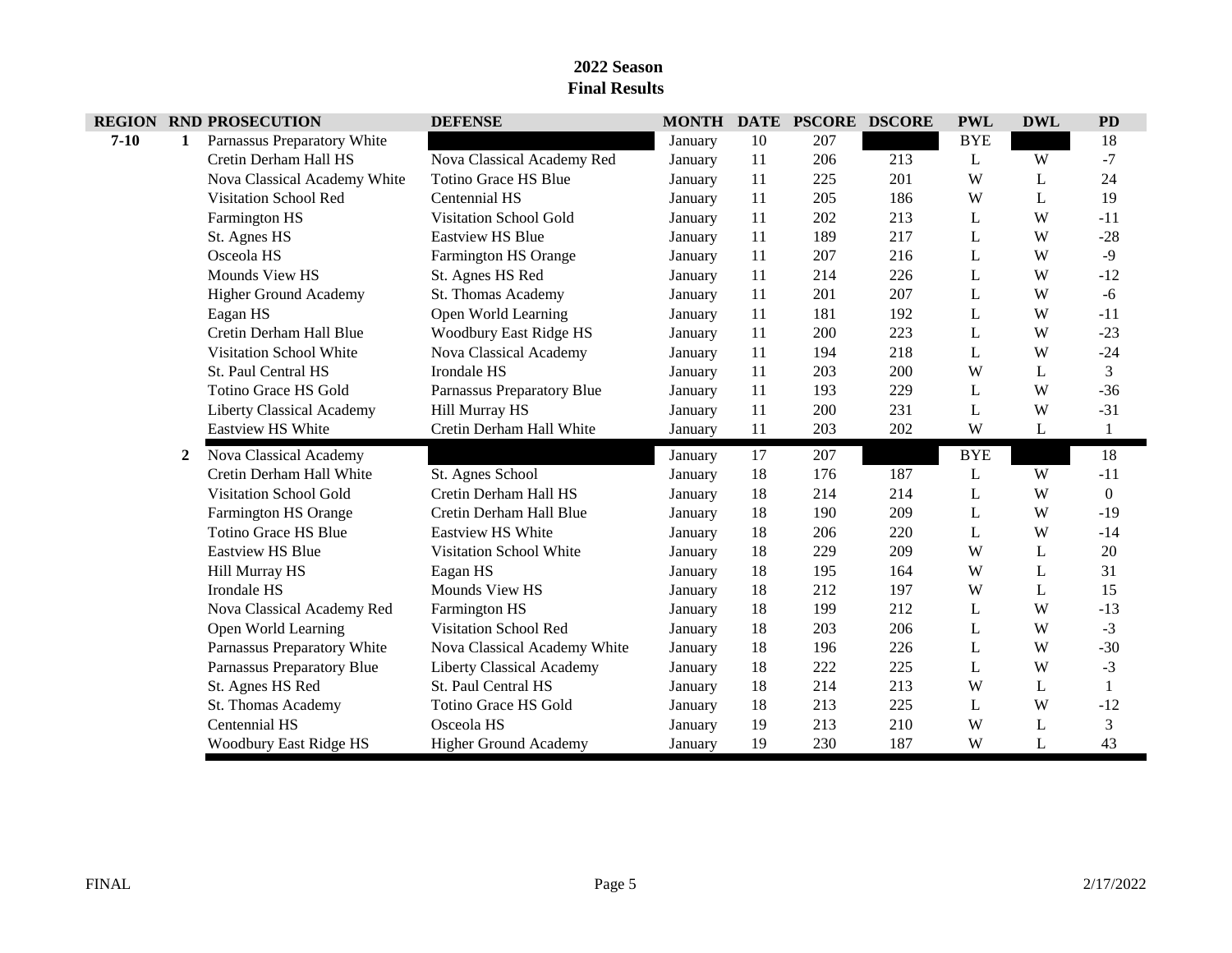|            |   | <b>REGION RND PROSECUTION</b>    | <b>DEFENSE</b>                   | <b>MONTH</b> | <b>DATE</b> | <b>PSCORE DSCORE</b> |                | <b>PWL</b> | <b>DWL</b> | <b>PD</b>      |
|------------|---|----------------------------------|----------------------------------|--------------|-------------|----------------------|----------------|------------|------------|----------------|
| 7-10 con't | 3 | St. Agnes HS Red                 | Woodbury East Ridge HS           | January      | 25          | 214                  | 223            | L          | W          | $-9$           |
|            |   | <b>Eastview HS White</b>         | Hill Murray HS                   | January      | 25          | 216                  | 236            | L          | W          | $-20$          |
|            |   | Nova Classical Academy White     | Visitation School Red            | January      | 25          | 223                  | 215            | W          | L          | 8              |
|            |   | Nova Classical Academy           | <b>Eastview HS Blue</b>          | January      | 25          | 217                  | 235            | L          | W          | $-18$          |
|            |   | <b>Liberty Classical Academy</b> | Parnassus Preparatory Blue       | January      | 25          | 192                  | 203            | L          | W          | $-11$          |
|            |   | Centennial HS                    | Irondale HS                      | January      | 25          | 232                  | 227            | W          | L          | 5              |
|            |   | Nova Classical Academy Red       | <b>Visitation School Gold</b>    | January      | 25          | 210                  | 217            | L          | W          | $-7$           |
|            |   | Totino Grace HS Gold             | St. Paul Central HS              | January      | 25          | 208                  | 205            | W          | L          | 3              |
|            |   | Farmington HS                    | St. Agnes HS                     | January      | 25          | 214                  | 225            | L          | W          | $-11$          |
|            |   | Cretin Derham Hall Blue          | Parnassus Preparatory White      | January      | 25          | 233                  | 210            | W          | L          | 23             |
|            |   | Cretin Derham Hall HS            | Farmington HS Orange             | January      | 25          | 202                  | 191            | W          | L          | 11             |
|            |   | Osceola HS                       | Visitation School White          | January      | 25          | 218                  | 222            | L          | W          | $-4$           |
|            |   | Cretin Derham Hall White         | Eagan HS                         | January      | 25          | 192                  | 218            | L          | W          | $-26$          |
|            |   | <b>Totino Grace HS Blue</b>      | <b>Higher Ground Academy</b>     | January      | 25          | 196                  | 194            | W          | L          | $\overline{2}$ |
|            |   | St. Thomas Academy               | Open World Learning              | January      | 25          | 223                  | 226            | L          | W          | $-3$           |
|            |   | Mounds View HS                   | Prior Lake HS                    | February     | 3           | 207                  | 209            | L          | W          | $-2$           |
| $7 - 10$   | 4 | Woodbury East Ridge HS           | <b>Liberty Classical Academy</b> | February     | 8           | 222                  | 226            | L          | W          | $-4$           |
|            |   | Hill Murray HS                   | Centennial HS                    | February     | 8           | 226                  | 189            | W          | L          | 37             |
|            |   | Nova Classical Academy Red       | Nova Classical Academy White     | February     | 8           | 215                  | 229            | L          | W          | $-14$          |
|            |   | <b>Eastview HS Blue</b>          | St. Thomas Academy               | February     | 8           | 220                  | 216            | W          | L          | 4              |
|            |   | Nova Classical Academy           | Totino Grace HS Gold             | February     | 8           | 231                  | 224            | W          | L          | 7              |
|            |   | <b>Visitation School Red</b>     | St. Agnes HS                     | February     | 8           | 230                  | 223            | W          | L          | $\overline{7}$ |
|            |   | Parnassus Preparatory White      | Eastview HS White                | February     | 8           | 210                  | 212            | L          | W          | $-2$           |
|            |   | St. Agnes HS Red                 | Farmington HS Orange             | February     | 8           | 217                  | 215            | W          | L          | $\overline{c}$ |
|            |   | Parnassus Preparatory Blue       | Cretin Derham Hall HS            | February     | 8           | 219                  | 224            | L          | W          | $-5$           |
|            |   | Irondale HS                      | Cretin Derham Hall Blue          | February     | 8           | 210                  | 225            | L          | W          | $-15$          |
|            |   | <b>Visitation School Gold</b>    | <b>Farmington HS</b>             | February     | 8           | 207                  | $\overline{0}$ | W-Bye      | Forfeit    | 18             |
|            |   | Open World Learning              | St. Paul Central HS              | February     | 8           | 208                  | 204            | W          | L          | 4              |
|            |   | Eagan HS                         | Osceola HS                       | February     | 8           | 224                  | 232            | L          | W          | $\mbox{-}8$    |
|            |   | <b>Higher Ground Academy</b>     | Cretin Derham Hall White         | February     | 8           | 198                  | 218            | L          | W          | $-20$          |
|            |   | Mounds View HS                   | <b>Totino Grace HS Blue</b>      | February     | 8           | 186                  | 190            | L          | W          | $-4$           |
|            |   | <b>Visitation White</b>          | <b>4th Baptist Christian</b>     | February     | 10          | $\mathbf{0}$         | 207            | W-Bye      | Forfeit    | 18             |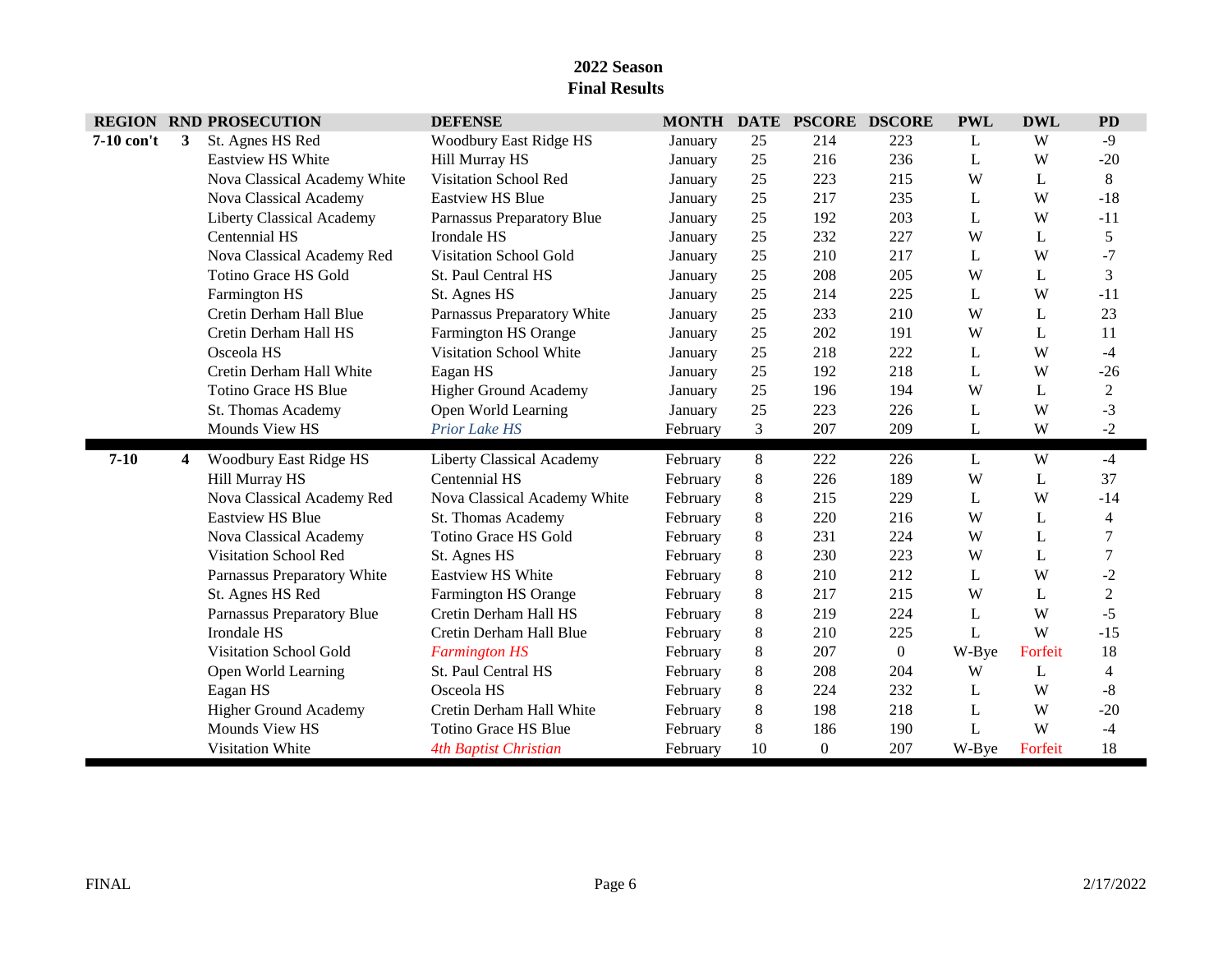|                   | <b>REGION RND PROSECUTION</b> | <b>DEFENSE</b>          |          |    | <b>MONTH DATE P Ballots</b> | D Ballots | <b>PWL</b> | DWL |
|-------------------|-------------------------------|-------------------------|----------|----|-----------------------------|-----------|------------|-----|
| <b>7-10 con't</b> | Woodbury East Ridge HS        | Hill Murray             | February | 15 |                             |           |            | W   |
|                   | Visitation Gold               | Eastyjew HS Blue        | February | 15 |                             |           |            | W   |
|                   | Cretin Derham Hall            | Cretin Derham Hall Blue | February | 15 |                             |           | W          | ∸   |
|                   | Nova Classical                | Nova Classical White    | February |    |                             |           |            | W   |
|                   |                               |                         |          |    |                             |           |            |     |

| <b>Region</b> | <b>State Rep</b>                 |
|---------------|----------------------------------|
|               | Nova Classical Academy           |
|               | Hill Murray High School          |
|               | <b>Eastview High School</b>      |
|               | Convent of the Visitation School |

10 Convent of the Visitation School *\*CDH backed out on 2-17-22*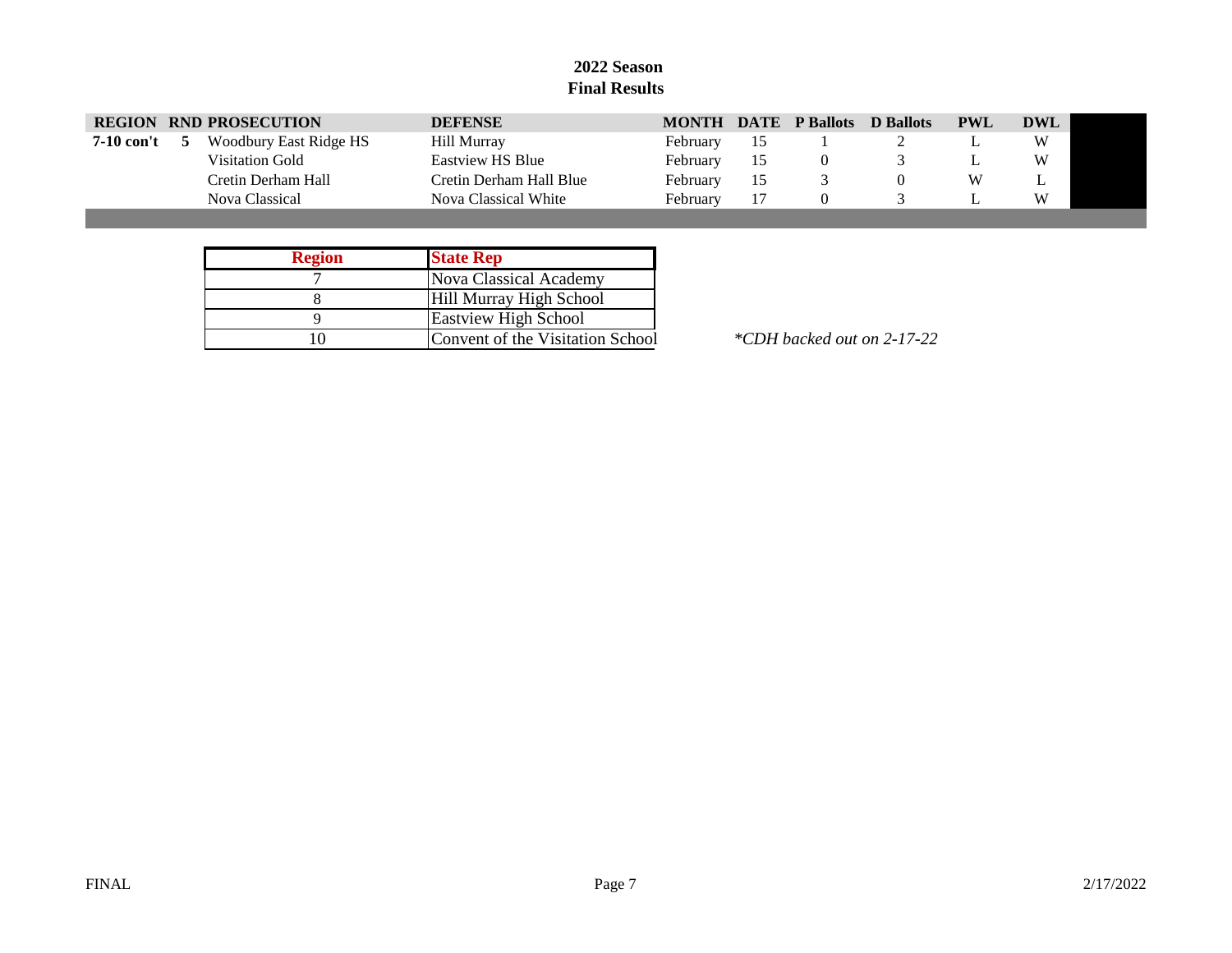| <b>REGION</b> |   | <b>RND PROSECUTION</b>       | <b>DEFENSE</b>                  | <b>MONTH</b> | <b>DATE</b> | <b>PSCORE</b> | <b>DSCORE</b> | <b>PWL</b> | <b>DWL</b> | <b>PD</b> |
|---------------|---|------------------------------|---------------------------------|--------------|-------------|---------------|---------------|------------|------------|-----------|
| $11-16$       | 1 | Minnetonka HS White          |                                 | January      | 10          | 207           |               | <b>BYE</b> |            | 18        |
|               |   | Wayzata HS                   | Eagle Ridge Academy             | January      | 11          | 217           | 237           | L          | W          | $-20$     |
|               |   | Eagle Ridge Academy White    | Benilde-St Margaret HS          | January      | 11          | 217           | 244           | L          | W          | $-27$     |
|               |   | Wayzata HS Blue              | Lakeville North HS Red          | January      | 13          | 195           | 226           | L          | W          | $-31$     |
|               |   | Prior Lake HS                | Wayzata HS Gold                 | January      | 13          | 180           | 209           | L          | W          | $-29$     |
|               |   | Osseo HS Orange              | Eden Prairie HS Blue            | January      | 13          | 209           | 229           |            | W          | $-20$     |
|               |   | Minnetonka HS                | <b>Breck School</b>             | January      | 13          | 200           | 218           | L          | W          | $-18$     |
|               |   | Holy Family Catholic HS      | Prior Lake HS Red               | January      | 13          | 198           | 224           | L          | W          | $-26$     |
|               |   | Agape Christi Academy        | Fourth Baptist Christian School | January      | 13          | 196           | 192           | W          | L          | 4         |
|               |   | Prior Lake HS White          | Apple Valley HS Gold            | January      | 13          | 195           | 198           | L          | W          | $-3$      |
|               |   | Eden Prairie HS              | Wayzata HS White                | January      | 13          | 198           | 199           | L          | W          | $-1$      |
|               |   | Lakeville South HS           | Osseo HS                        | January      | 13          | 230           | 232           | L          | W          | $-2$      |
|               |   | Edina HS                     | Southwest Christian HS          | January      | 13          | 216           | 204           | W          | L          | 12        |
|               |   | Benilde-St Margaret HS White | Holy Family Catholic HS White   | January      | 13          | 211           | 191           | W          | L          | 20        |
|               |   | <b>Burnsville HS</b>         | Lakeville South HS Gold         | January      | 13          | 160           | 205           | L          | W          | $-45$     |
|               |   | Apple Valley HS              | <b>Chesterton Academy</b>       | January      | 13          | 228           | 222           | W          | L          | 6         |
|               |   | Lakeville North HS           | Edina HS Green                  | January      | 13          | 215           | 203           | W          | L          | 12        |
|               |   | Southwest HS                 | Prior Lake HS Blue              | January      | 13          | 187           | 222           | L          | W          | $-35$     |
|               |   | Eden Prairie HS White        | Lakeville North HS White        | January      | 13          | 219           | 213           | W          | L          | 6         |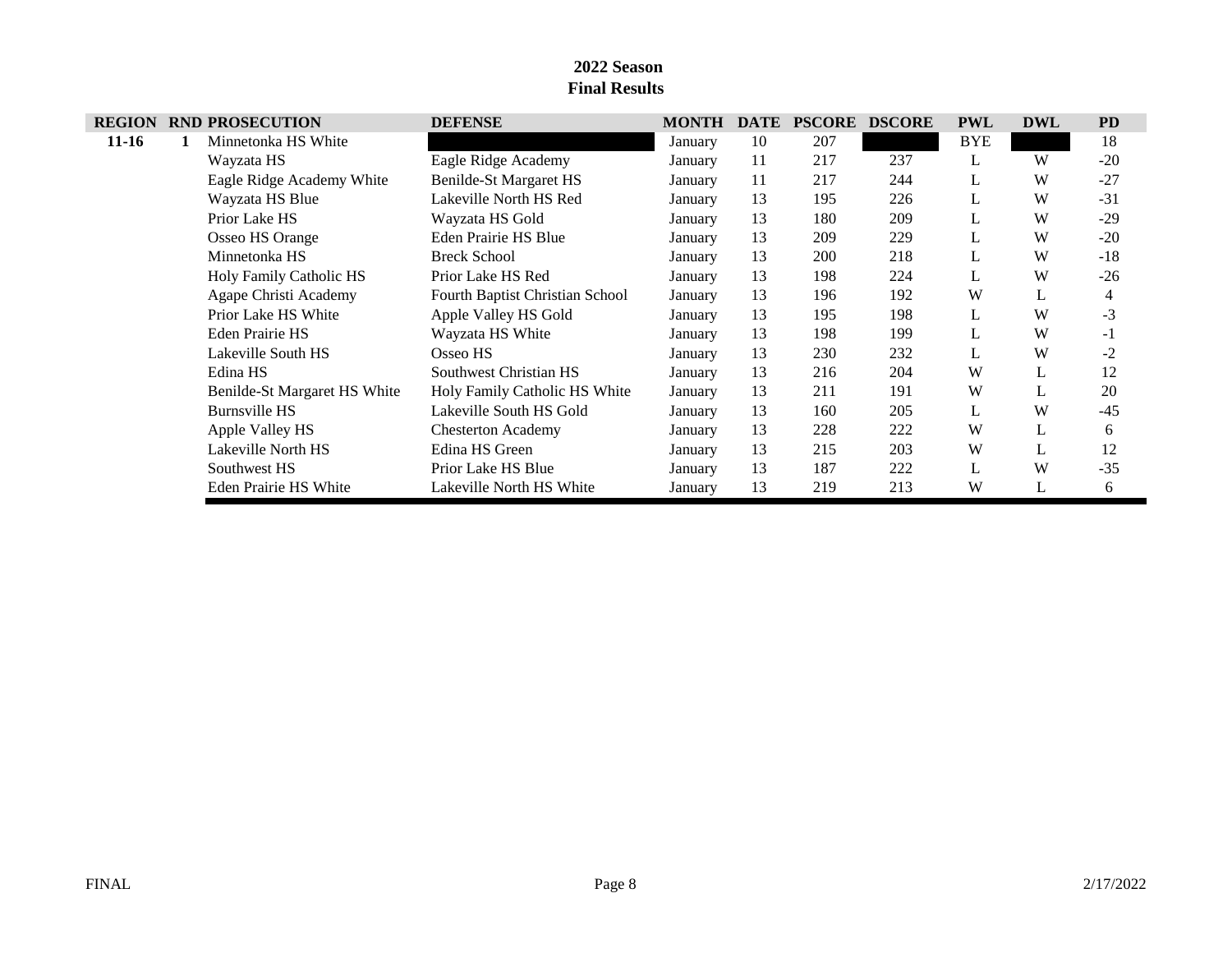| <b>REGION</b> |             | <b>RND PROSECUTION</b>          | <b>DEFENSE</b>               | <b>MONTH</b> | <b>DATE</b> | <b>PSCORE</b> | <b>DSCORE</b> | <b>PWL</b> | <b>DWL</b> | <b>PD</b> |
|---------------|-------------|---------------------------------|------------------------------|--------------|-------------|---------------|---------------|------------|------------|-----------|
| $11-16$       | $2^{\circ}$ | Lakeville North HS Red          |                              | January      | 17          | 207           |               | <b>BYE</b> |            | 18        |
|               |             | Edina HS Green                  | Lakeville South HS           | January      | 18          | 217           | 234           | L          | W          | $-17$     |
|               |             | <b>Chesterton Academy</b>       | Edina HS                     | January      | 18          | 253           | 246           | W          | L          |           |
|               |             | Wayzata HS Gold                 | Benilde-St Margaret HS White | January      | 19          | 227           | 187           | W          |            | 40        |
|               |             | Benilde-St Margaret HS          | Lakeville North HS           | January      | 19          | 216           | 199           | W          | L          | 17        |
|               |             | Apple Valley HS Gold            | Wayzata HS Blue              | January      | 20          | 215           | 228           | L          | W          | $-13$     |
|               |             | Lakeville North HS White        | Prior Lake HS                | January      | 20          | 213           | 199           | W          | L          | 14        |
|               |             | Prior Lake HS Blue              | Osseo HS Orange              | January      | 20          | 207           | 177           | W          |            | 30        |
|               |             | Prior Lake HS Red               | Minnetonka HS                | January      | 20          | 209           | 217           | L          | W          | $-8$      |
|               |             | Wayzata HS White                | Holy Family Catholic HS      | January      | 20          | 208           | 183           | W          | L          | 25        |
|               |             | Eagle Ridge Academy             | Prior Lake HS White          | January      | 20          | 223           | 211           | W          |            | 12        |
|               |             | Southwest Christian HS          | <b>Eden Prairie HS</b>       | January      | 20          | 208           | 235           | L          | W          | $-27$     |
|               |             | Lakeville South HS Gold         | Wayzata HS                   | January      | 20          | 203           | 198           | W          | L          | 5         |
|               |             | Osseo HS                        | Eagle Ridge Academy White    | January      | 20          | 186           | 197           | L          | W          | $-11$     |
|               |             | Holy Family Catholic HS White   | <b>Burnsville HS</b>         | January      | 20          | 203           | 190           | W          |            | 13        |
|               |             | <b>Breck School</b>             | Apple Valley HS              | January      | 20          | 229           | 254           | L          | W          | $-25$     |
|               |             | Eden Prairie HS Blue            | Southwest HS                 | January      | 20          | 217           | 197           | W          |            | 20        |
|               |             | Minnetonka HS White             | Agape Christi Academy        | January      | 20          | 175           | 202           | L          | W          | $-27$     |
|               |             | Fourth Baptist Christian School | Eden Prairie HS White        | January      | 20          | 190           | 226           | L          | W          | $-36$     |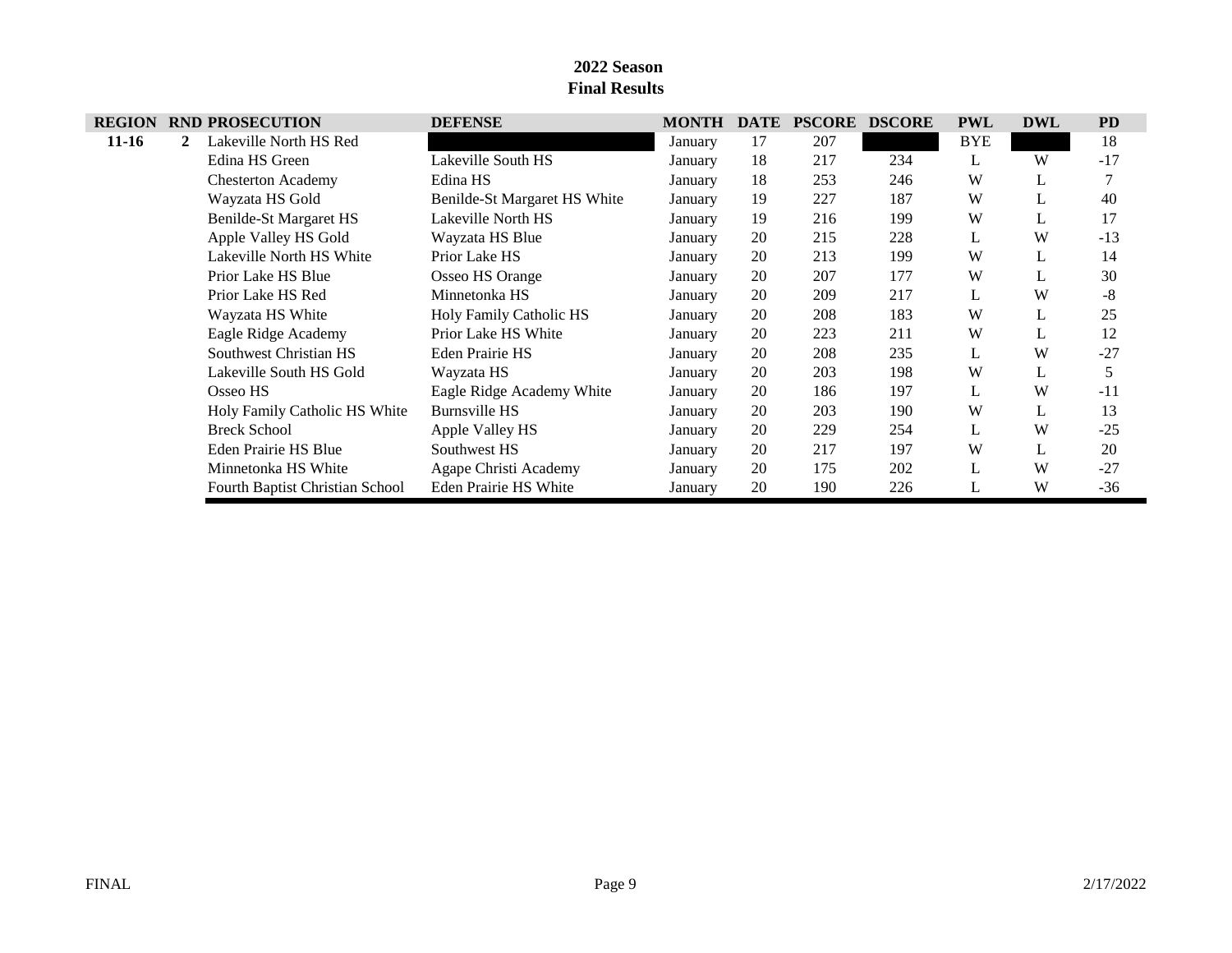| <b>REGION</b> |   | <b>RND PROSECUTION</b>          | <b>DEFENSE</b>                       | <b>MONTH</b> | <b>DATE</b> | <b>PSCORE</b> | <b>DSCORE</b>  | <b>PWL</b> | <b>DWL</b>  | <b>PD</b>      |
|---------------|---|---------------------------------|--------------------------------------|--------------|-------------|---------------|----------------|------------|-------------|----------------|
| $11 - 16$     | 3 | Fourth Baptist Christian School | Osseo HS Orange                      | January      | 27          | 181           | 170            | W          | L           | 11             |
|               |   | Wayzata HS Gold                 | Eden Prairie HS                      | January      | 27          | 207           | 207            | L          | W           | $\theta$       |
|               |   | Wayzata HS White                | Prior Lake HS Blue                   | January      | 27          | 212           | 208            | W          | L           | $\overline{4}$ |
|               |   | Eden Prairie HS White           | Agape Christi Academy                | January      | 27          | 258           | 220            | W          | L           | 38             |
|               |   | Apple Valley HS                 | Lakeville South HS Gold              | January      | 27          | 223           | 196            | W          | L           | 27             |
|               |   | Eagle Ridge Academy             | Lakeville North HS Red               | January      | 27          | 231           | 225            | W          | L           | 6              |
|               |   | Eden Prairie HS Blue            | Benilde-St Margaret HS               | January      | 27          | 195           | 216            | L          | W           | $-21$          |
|               |   | Southwest Christian HS          | Prior Lake HS Red                    | January      | 27          | 220           | 228            | L          | W           | $-8$           |
|               |   | Edina HS                        | Lakeville South HS                   | January      | 27          | 217           | 224            | L          | W           | $-7$           |
|               |   | Benilde-St Margaret HS White    | <b>Chesterton Academy</b>            | January      | 27          | 209           | 227            | L          | W           | $-18$          |
|               |   | Lakeville North HS White        | Wayzata HS Blue                      | January      | 27          | 204           | 229            | L          | W           | $-25$          |
|               |   | Lakeville North HS              | Eagle Ridge Academy White            | January      | 27          | 222           | 229            | L          | W           | $-7$           |
|               |   | Apple Valley HS Gold            | <b>Breck School</b>                  | January      | 27          | 218           | 232            | L          | W           | $-14$          |
|               |   | Minnetonka HS                   | <b>Holy Family Catholic HS White</b> | January      | 27          | 207           | $\overline{0}$ | W-Bye      | $\mathbf F$ | 18             |
|               |   | Minnetonka HS White             | Osseo HS                             | January      | 27          | 202           | 220            | L          | W           | $-18$          |
|               |   | Prior Lake HS White             | <b>Burnsville HS</b>                 | January      | 27          | 218           | 184            | W          | L           | 34             |
|               |   | Wayzata HS                      | Southwest HS                         | January      | 27          | 222           | 191            | W          | L           | 31             |
|               |   | Edina HS Green                  | Holy Family Catholic HS              | January      | 27          | 175           | 171            | W          | L           | 4              |
|               |   | <b>Mounds View HS</b>           | Prior Lake HS                        | February     | 3           | 207           | 209            | L          | W           | $-2$           |